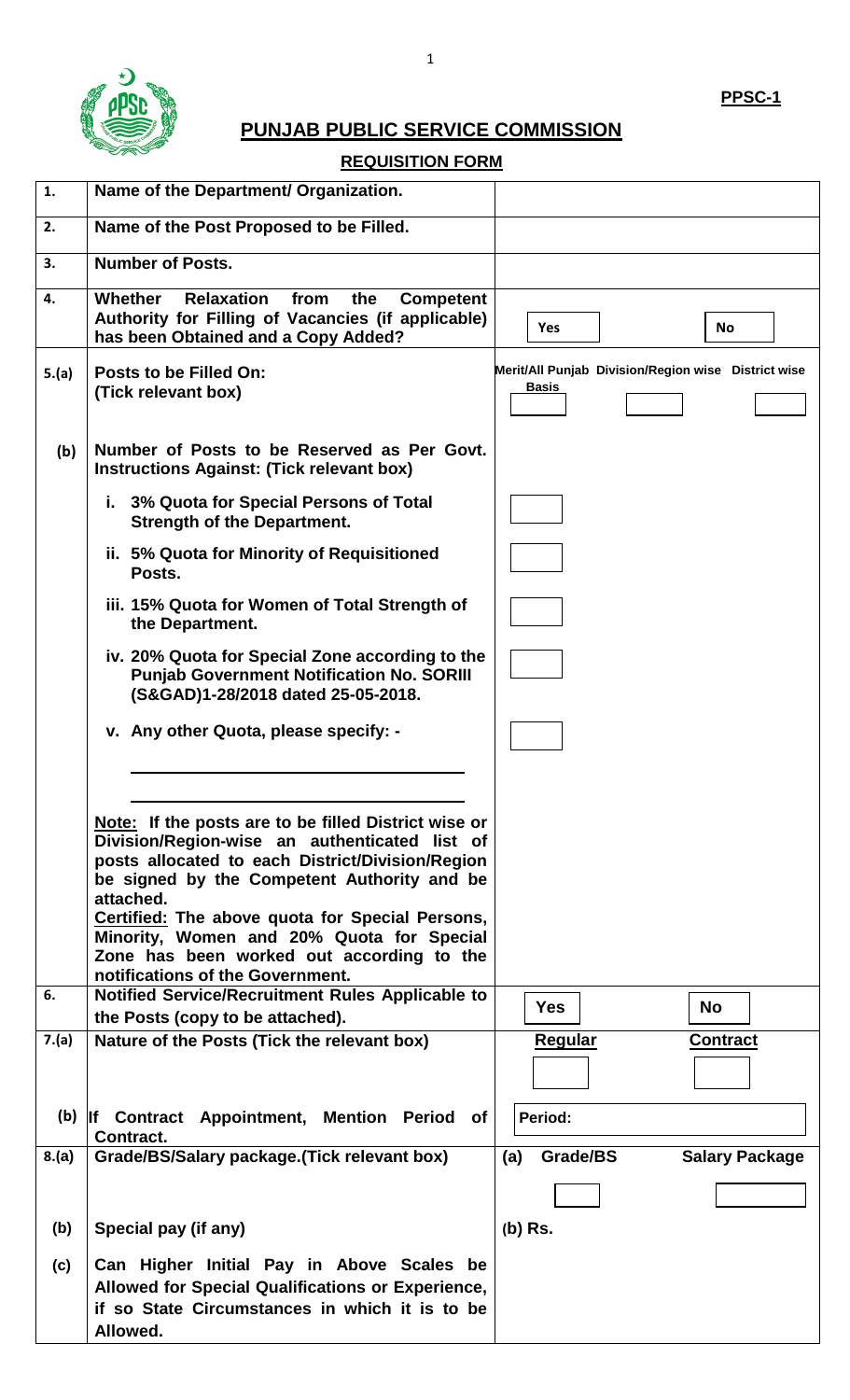

# **PUNJAB PUBLIC SERVICE COMMISSION**

## **REQUISITION FORM**

| 9. (a) | Job Description of the Posts in Terms of S&GAD's<br>Circular letter No. S.O, (A.R.C) 4-1-75 dated 4 <sup>th</sup> April,<br>1975 (to be given in the form at Annexure 'A'). |                                                                   |
|--------|-----------------------------------------------------------------------------------------------------------------------------------------------------------------------------|-------------------------------------------------------------------|
| (b)    | Required<br>qualities/disposition and<br>priority<br>of<br>personality traits. Please tick the five most<br>important qualities in order of priority.                       | <b>Leadership Qualities.</b>                                      |
|        |                                                                                                                                                                             | <b>Administrative Ability</b>                                     |
|        |                                                                                                                                                                             | <b>Communication Skills.</b>                                      |
|        |                                                                                                                                                                             | <b>Financial Responsibility.</b>                                  |
|        |                                                                                                                                                                             | Ability to Think Out of the Box.                                  |
|        |                                                                                                                                                                             | Decisiveness.                                                     |
|        |                                                                                                                                                                             | <b>Writing Skills.</b>                                            |
|        |                                                                                                                                                                             | Any Other.                                                        |
| (c)    | <b>Computer Competency (Tick the relevant box)</b>                                                                                                                          | Level-A<br>(Basic user level)                                     |
|        | (Ignore, if not applicable)                                                                                                                                                 | (Intermediate user level)<br>Level-B                              |
|        |                                                                                                                                                                             | Level-C (Advance user level)                                      |
| (d)    | <b>Place of Posting</b>                                                                                                                                                     |                                                                   |
| 10.(a) | <b>Qualifications Prescribed in the Notified</b>                                                                                                                            | (a)                                                               |
|        | <b>Service/Recruitment Rules.</b>                                                                                                                                           |                                                                   |
|        |                                                                                                                                                                             |                                                                   |
| (b)    | <b>Equivalent Qualifications, if any</b>                                                                                                                                    | (b)                                                               |
|        | (If yes, attach list of all qualification declared<br>equivalent to the prescribed qualification of the<br>requisitioned post and minutes of relevant QEDC<br>meetings)     |                                                                   |
| (c)    | <b>Experience (Tick the relevant box)</b>                                                                                                                                   | <b>Kind of Experience</b>                                         |
|        |                                                                                                                                                                             | <b>Teaching</b><br><b>Practical</b><br><b>Research</b>            |
|        |                                                                                                                                                                             | <b>Administrative</b>                                             |
|        |                                                                                                                                                                             | <b>Consideration</b>                                              |
|        |                                                                                                                                                                             | <b>Whether After Prescribed</b><br><b>Total</b><br>Qualification. |
|        |                                                                                                                                                                             |                                                                   |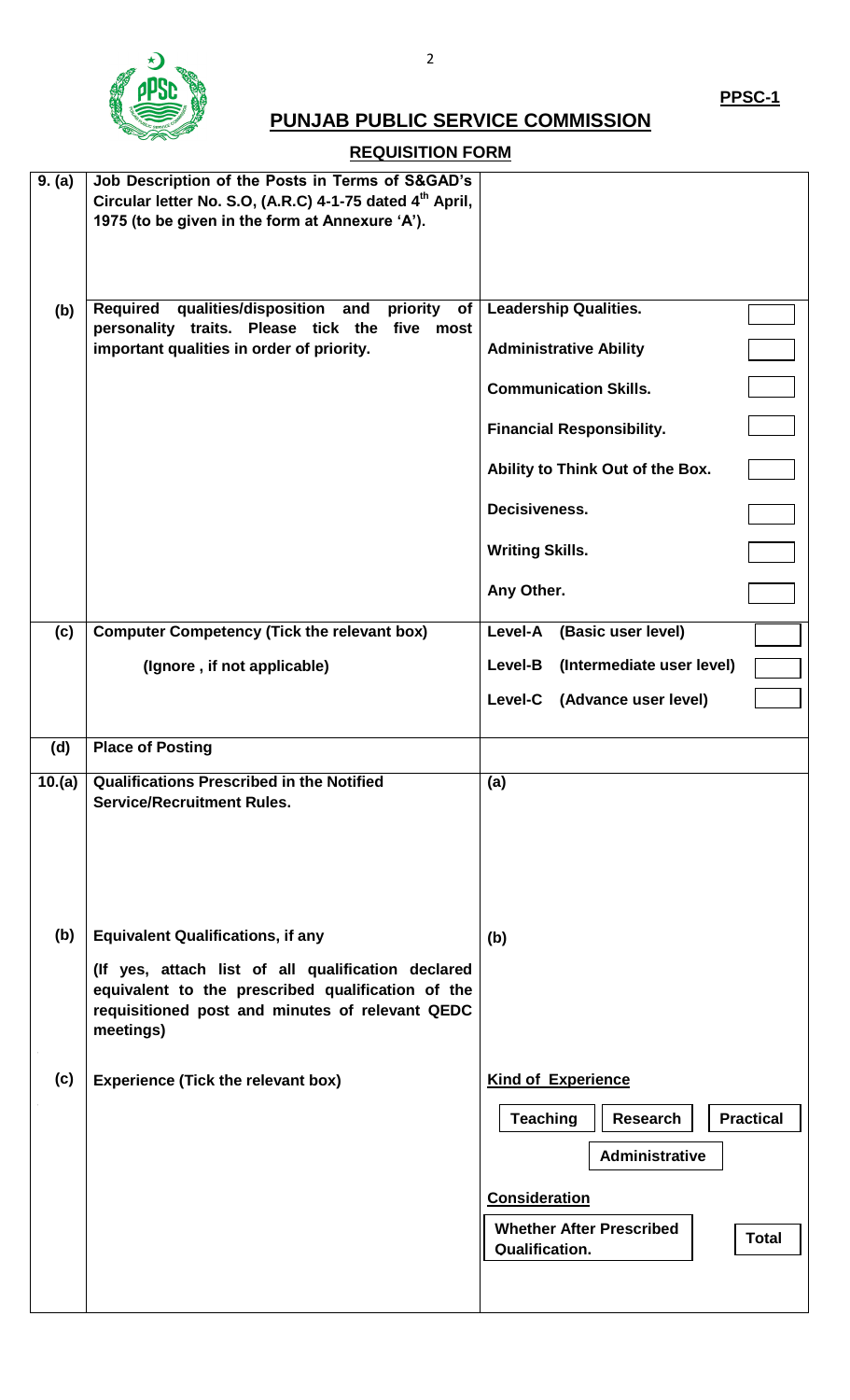

### **PUNJAB PUBLIC SERVICE COMMISSION**

#### **REQUISITION FORM**

| 11.(a) | Age Limit: (Tick relevant box)                                                                                                                                   | Male<br><b>Female</b><br>(a)<br>Minimum: |
|--------|------------------------------------------------------------------------------------------------------------------------------------------------------------------|------------------------------------------|
|        |                                                                                                                                                                  | <b>Male</b><br><b>Female</b><br>Maximum: |
| (b)    | State Clearly the Period of Relaxation Provided in                                                                                                               | (b)                                      |
|        | <b>Various Rules/Government Instructions, General</b><br>or Specific.                                                                                            |                                          |
| 12.    | Are Serving Civil Servants Eligible?<br>If yes, Whether They are Entitled to Get Age<br><b>Benefit Towards Their Upper Age Limit?</b><br>(Tick the relevant box) | <b>Yes</b><br><b>No</b>                  |
| 13.    | <b>Eligibility (Tick the relevant Box)</b>                                                                                                                       | All<br><b>Male</b><br>Female Transgender |
| 14.    | Is there any Litigation/Stay Order regarding the<br>requisitioned post(s)? If yes, complete copy of<br>Court Case/Stay Order may be attached.                    | <b>Yes</b><br><b>No</b>                  |
| 15.    | Any other Conditions which are Not Covered in<br><b>Above Columns.</b>                                                                                           |                                          |

#### **CERTIFICATE**

- **1. Certified that the requisition is complete in all respects. All the columns have been filled in properly and necessary papers are attached herewith.**
- **2. Certified that the posts proposed to be filled are not likely to be retrenched during next one year, nor shall be withdrawn out of purview of the PPSC, once the requisition is received in PPSC.**
- **3. Certified that the number of posts required to be filled through initial recruitment have been worked out correctly in accordance with the prescribed Service/Recruitment Rules and that promotion quota of these posts has since been completed.**
- **4. Certified that the posts reserved for "Special Persons", "Minorities", "Women" and "20% Quota for Special Zone" have been worked out as per provision of relevant Rules/Instructions;**
- **5. Certified that the information provided in the above columns is correct to the best of my knowledge and belief; and**
- **6. Certified that there is no Writ Petition/Stay Order involved for the requisitioned post(s).**

**Signature \_\_\_\_\_\_\_\_\_\_\_\_\_\_\_\_\_\_\_\_\_**

 **Name \_\_\_\_\_\_\_\_\_\_\_\_\_\_\_\_\_\_\_\_\_\_\_\_**

 **(In Block Letters)**

**Designation \_\_\_\_\_\_\_\_\_\_\_\_\_\_\_\_\_\_ Date \_\_\_\_\_\_\_\_\_\_\_\_\_\_\_\_\_\_\_\_\_\_\_\_\_**

#### **INSTRUCTIONS**

- **1. All columns of the requisition should be filled in carefully and properly and any addition or alteration be duly authenticated by the competent authority. (No column should be left unattended).**
- **2. The requisition should be stamped and signed by the Administrative Secretary.**
- **3. An extra sheet may be used in case of insufficient space of requisite columns.**